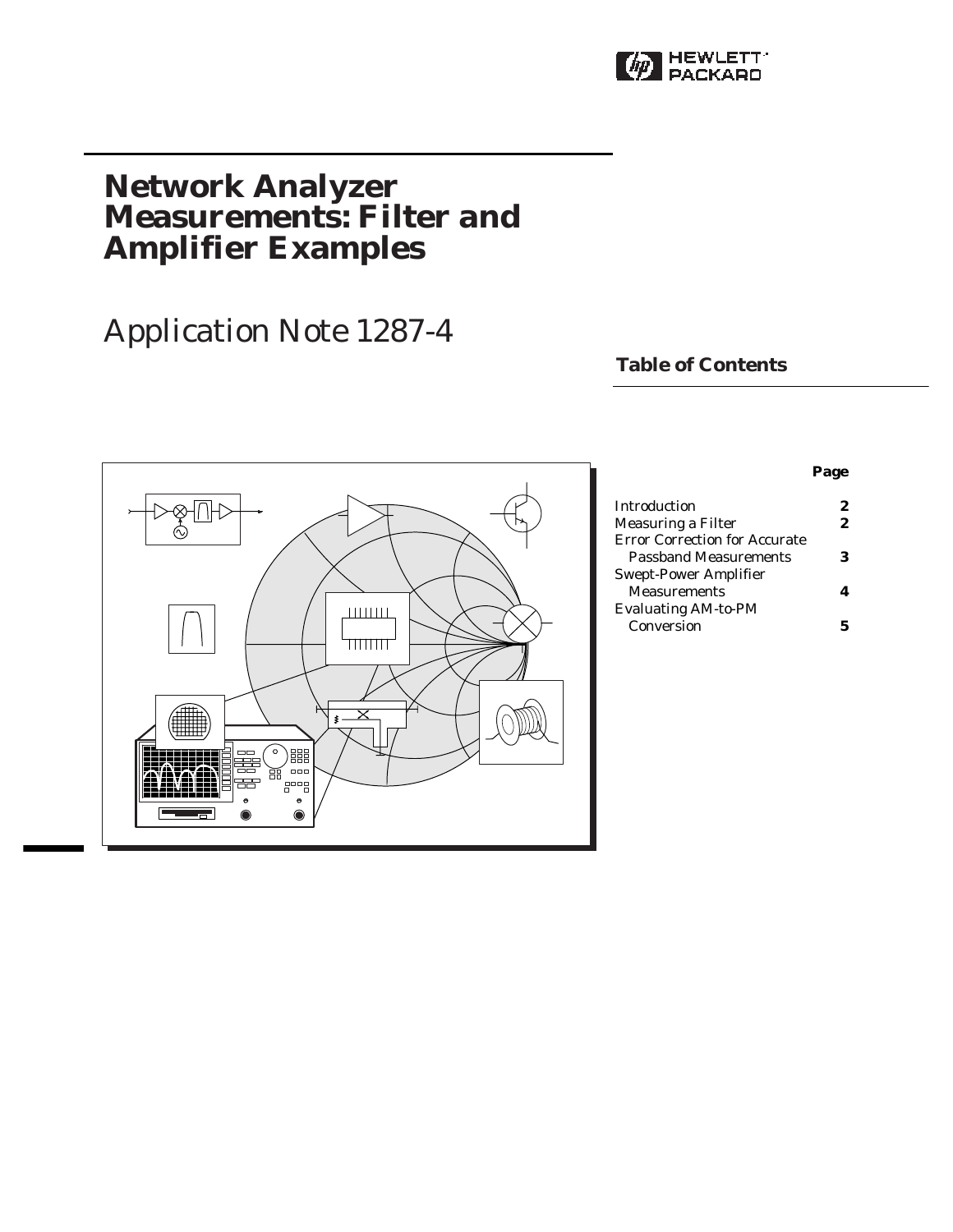## **Introduction** The network analyzer is used for a variety of device and component characterization tasks in both laboratory and production environments. This highly accurate instrument can evaluate both active and passive components, as will be demonstrated in this application note for measurements of a filter and amplifier. With the addition of time-domain capability, a network analyzer can also gate out unwanted responses during measurements, leaving only the desired information. Hewlett-Packard Company offers a wide range of RF and microwave network analyzers for measurements from DC to 110 GHz. These instruments are available with a wide range of options and test sets to simplify measurements in stand-alone and automatic-test-equipment (ATE) setups. Often, both the magnitude and phase behavior of a component can be critical to the performance of a communications system. A vector network analyzer can provide information on a wide range of these devices, from active devices such as amplifiers and transistors, to passive devices such as capacitors and filters. This application note illustrates swept-frequency measurements on an RF filter, and swept-power measurements on a communications-band amplifier. The amplifier is typical of those used in Global System for Mobile Communications (GSM) service. Complete characterization of filters is typically achieved with sweptfrequency measurements. Shown in Figure 1 are the frequency responses of a filter. On the left and bottom we see the transmission response in log magnitude format, and on the right we see the reflection response (return loss). **Measuring a Filter**

The most commonly measured filter characteristics are insertion loss and bandwidth, shown on the lower plot with an expanded vertical scale. Another common measured parameter is out-of-band rejection. This is a measure of how well a filter passes signals within its bandwidth while simultaneously rejecting signals well outside that same bandwidth. A test system's dynamic range generally determines how well it can evaluate this characteristic.



**Figure 1. Testing Filters Sweeps**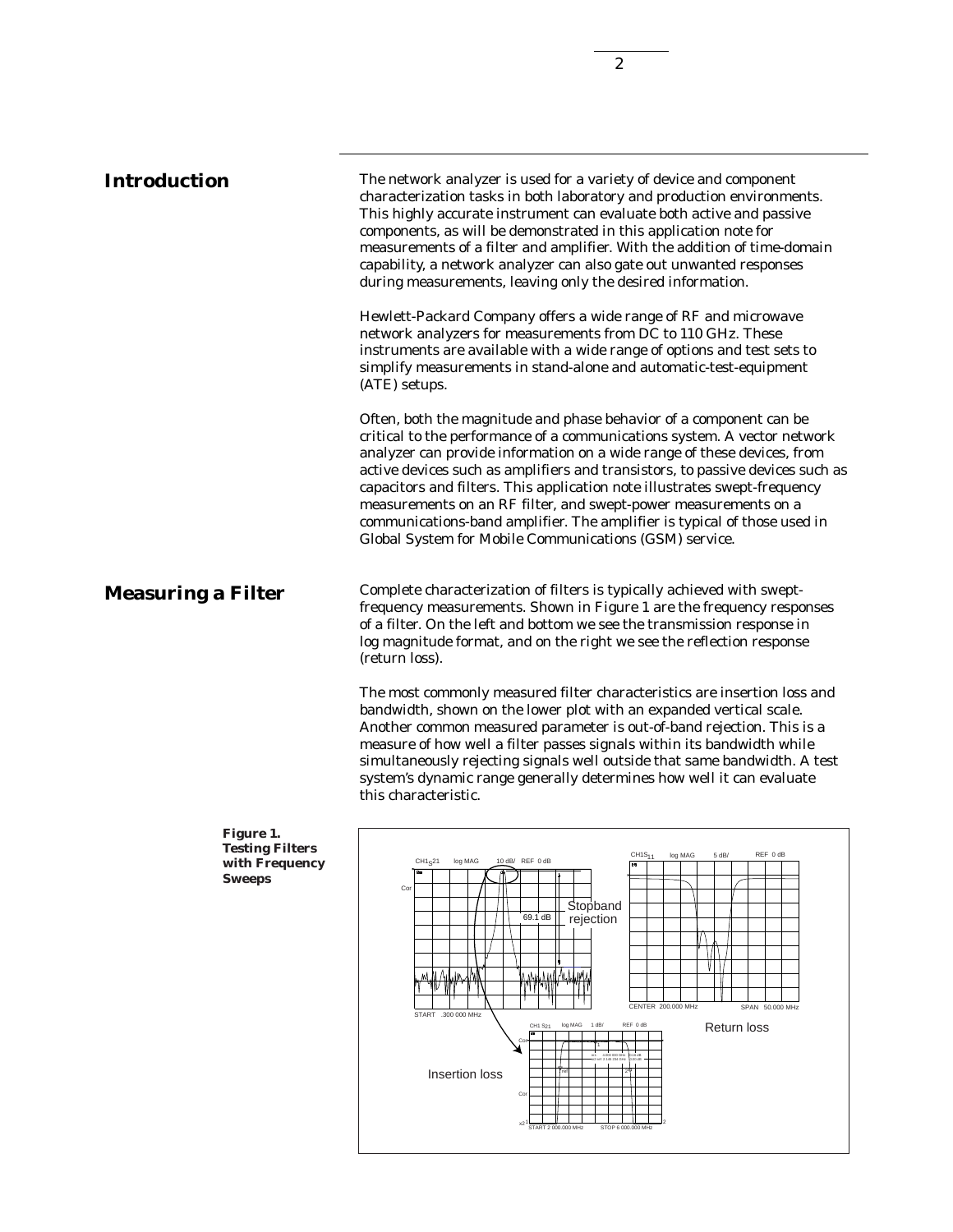The return loss plot is typical of passive reflective filters, showing high reflection (near 0 dB) in the stopbands, and good impedance matching in the passband. A different type of filter, known as an absorptive filter, tends to be well matched in both the stopband and passband, providing a good match over a broad frequency range.

Variation from a constant amplitude response within the filter's bandwidth results in signal distortion. Error correction is often essential for accurate measurements of filter passbands. When a filter's passband is measured with a network analyzer without calibration, the response may vary considerably, depending on the network analyzer and test cables used (Figure 2).

When the same filter is evaluated after doing a response calibration (normalization), the test system's transmission-tracking frequencyresponse error is removed from the measured response, resulting in a much narrower amplitude-distortion window. After normalization, the filter's displayed frequency response still shows some amplitude ripple caused by interaction between the test system's source and load match. This ripple even goes above the 0 dB reference line, indicating gain (which is impossible since passive devices cannot amplify signals). This apparent anomaly is due to mismatch measurement error. By performing a two-port calibration prior to the filter measurement, these errors are removed.

Following vector-error correction (two-port calibration), it is apparent that the filter's passband amplitude response varies by only  $\pm 0.1$  dB around the center frequency. The  $\pm 1$  dB amplitude variations measured previously with the uncorrected test system are not representative of the filter's actual passband response. By performing error correction with a vector network analyzer, the true nature of the filter is revealed as having minimal amplitude variation around the center frequency, meeting a relatively tight amplitude performance window for low distortion applications (see *Applying Error Correction to Network Analyzers Measurements*, Hewlett-Packard Application Note 1287-3).



## **Two-Port Calibration**

## **Error Correction for Accurate Passband Measurements**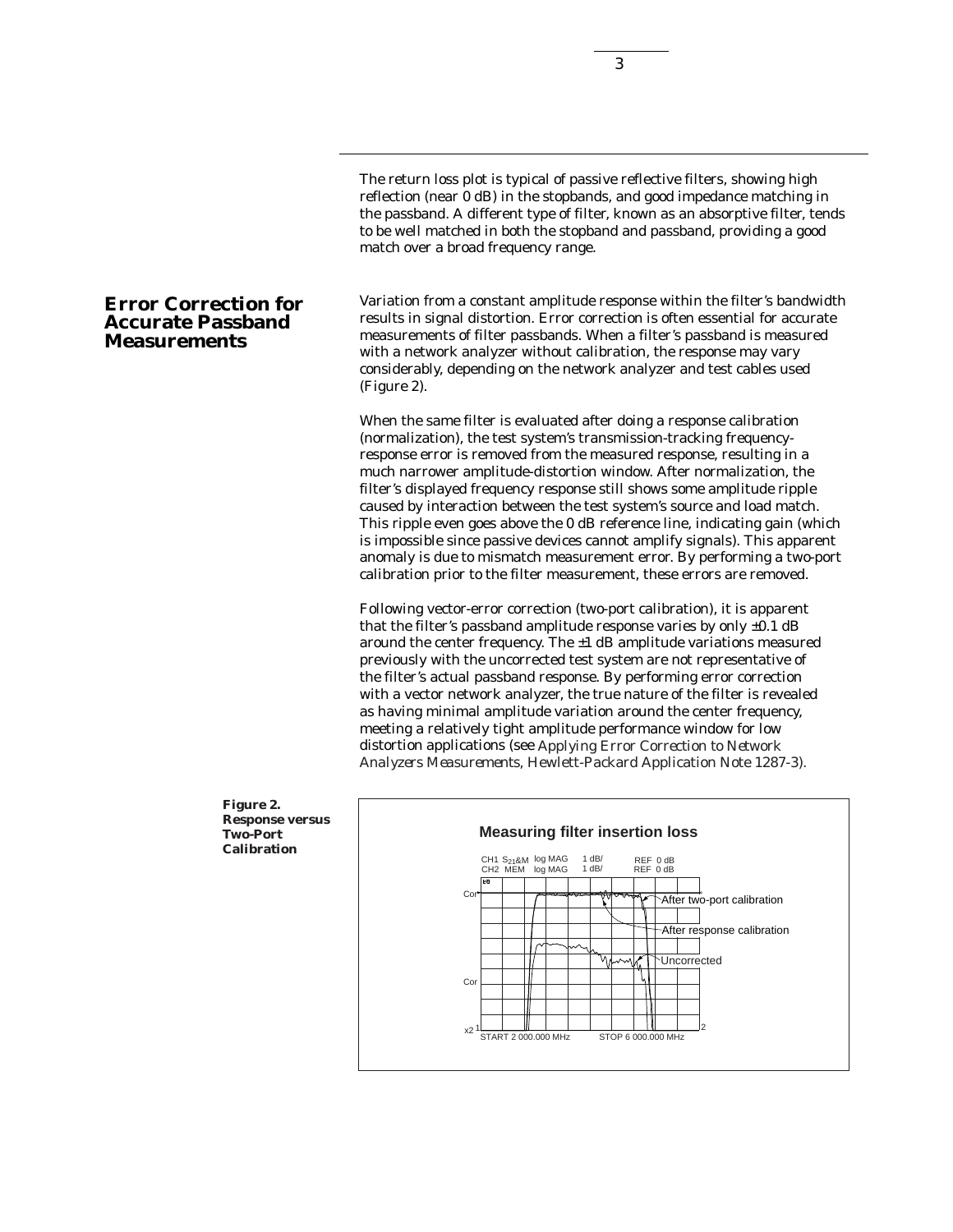**Region**

In addition to performing the swept-frequency measurements used to evaluate a filter, many network analyzers can also execute swept-power measurements, which are useful in characterizing the nonlinear behavior of a device. The example in Figure 3 shows an amplifier's output power versus input power measured at a single frequency. The amplifier has a linear region of operation at which gain is constant regardless of power level. The gain in this region is called small-signal gain, and is proportional to the slope of the power response.

4

As the input power continues to increase, the point on the curve at which amplifier gain begins to decrease defines where the compression region begins. The amplifier's output is no longer sinusoidal in this region, and some of the output appears in harmonics rather than only in the fundamental frequency of the signal. As input power is increased even more, the amplifier becomes saturated, and output power remains constant. At this point, the amplifier's gain drops to zero, and increases in input power will not produce increased output power. While this is true for most types of amplifiers, the output power of traveling-wave tube amplifiers and a few other types actually decreases beyond the saturation point.

To measure an amplifier's saturated output power over a power sweep, a network analyzer must have sufficient output power to drive the amplifier into saturation. A booster amplifier is often needed at the input of high-power amplifiers to achieve saturated conditions because of the relatively low levels of test port power available from a network analyzer at higher frequencies.



The most common measurement of amplifier compression is the 1-dB-compression point (Figure 4). This is defined as the input power (or sometimes the corresponding output power) that results in a 1-dB decrease in amplifier gain referenced to the amplifier's small-signal or linear gain. An amplifier's 1-dB-compression point can be measured by displaying normalized gain from the power sweep.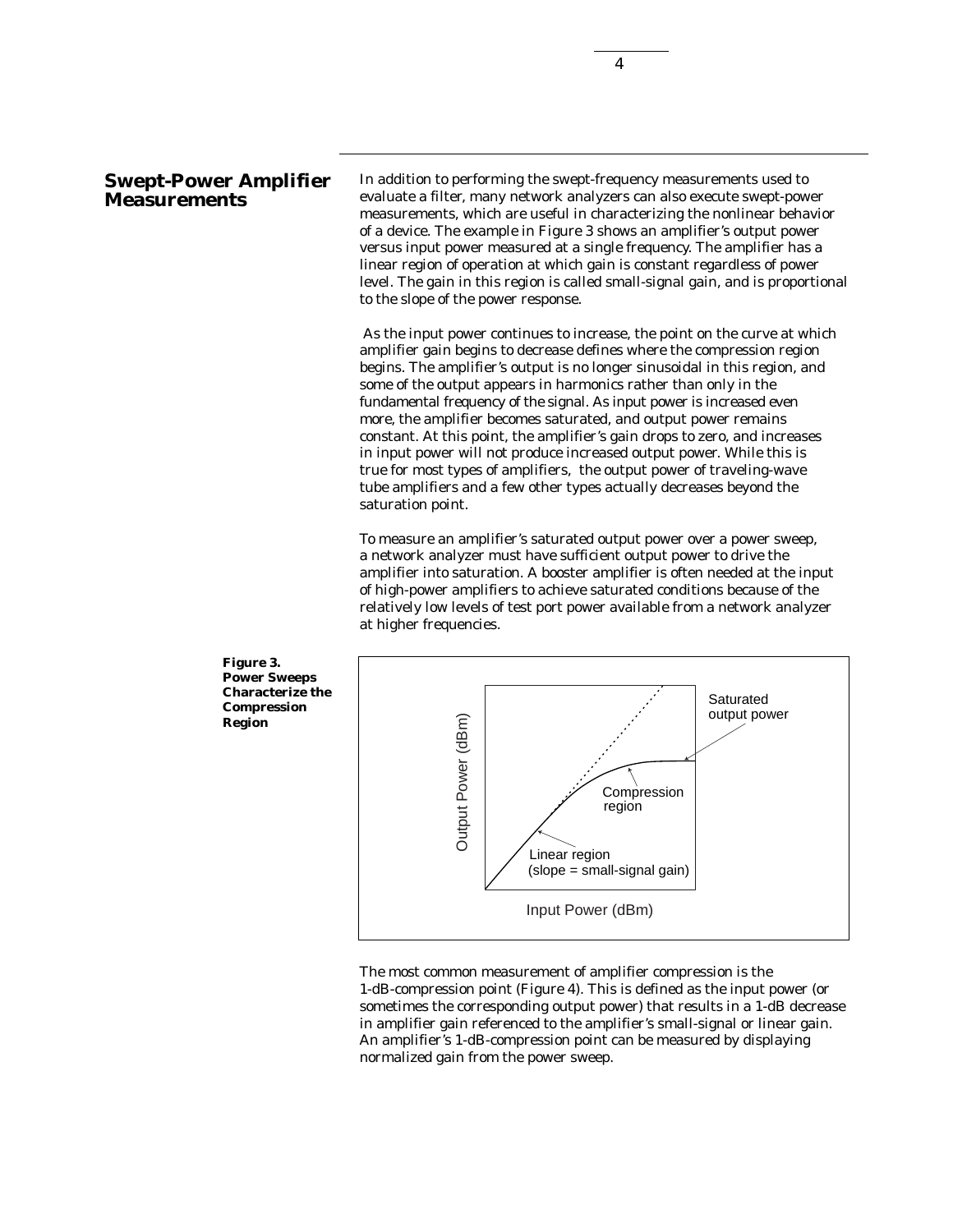

In this display, the flat part of the trace is the linear, small-signal region of operation, while the part of the trace with a negative slope corresponds to compression at higher input power levels. For the example amplifier under test, 1-dB compression occurs at +12.3 dBm of input power, when measured at a fixed CW frequency of 902.7 MHz.

Since it is often useful to know the output power corresponding to the 1-dB-compression point, the dual-channel capability of most network analyzers can be employed to simultaneously show normalized gain and absolute power. Display markers can read out both the input power and output power where 1-dB compression occurs. Alternatively, the gain of the amplifier at the 1-dB-compression point can simply be added to the 1-dB-compression input power to compute the corresponding output power. In Figure 4, the output power at the 1-dB-compression point is  $12.3$  dBm +  $31.0$  dB =  $43.3$  dBm.

In these types of compression tests, the power-sweep range must be large enough to drive the amplifier under test from its linear region of operation to its region of compression. Modern network analyzers typically provide power sweeps with 15 to 20 dB of range, which is great enough to drive most amplifiers into compression. It is also very important to sufficiently attenuate the output of high-power amplifiers not only to prevent damage to the network analyzer's receiver, but also to keep power levels low enough to avoid receiver compression.

**Evaluating AM-to-PM** Measurements of amplitude-modulation-to-phase-modulation (AM-PM) conversion are also useful in characterizing the nonlinear behavior of high-frequency amplifiers. These measurements require a vector network analyzer. AM-to-PM conversion is a measure of the undesired phase shifts that occur as a result of any amplitude variations in a system.

> In communications systems, unwanted phase modulation can be caused by unintentional amplitude variations such as power-supply ripple, thermal drift, or multipath fading. Variations can also result from the type of modulation used in the system, as is the case with Quadrature Amplitude Modulation (QAM) or burst modulation.

**Conversion**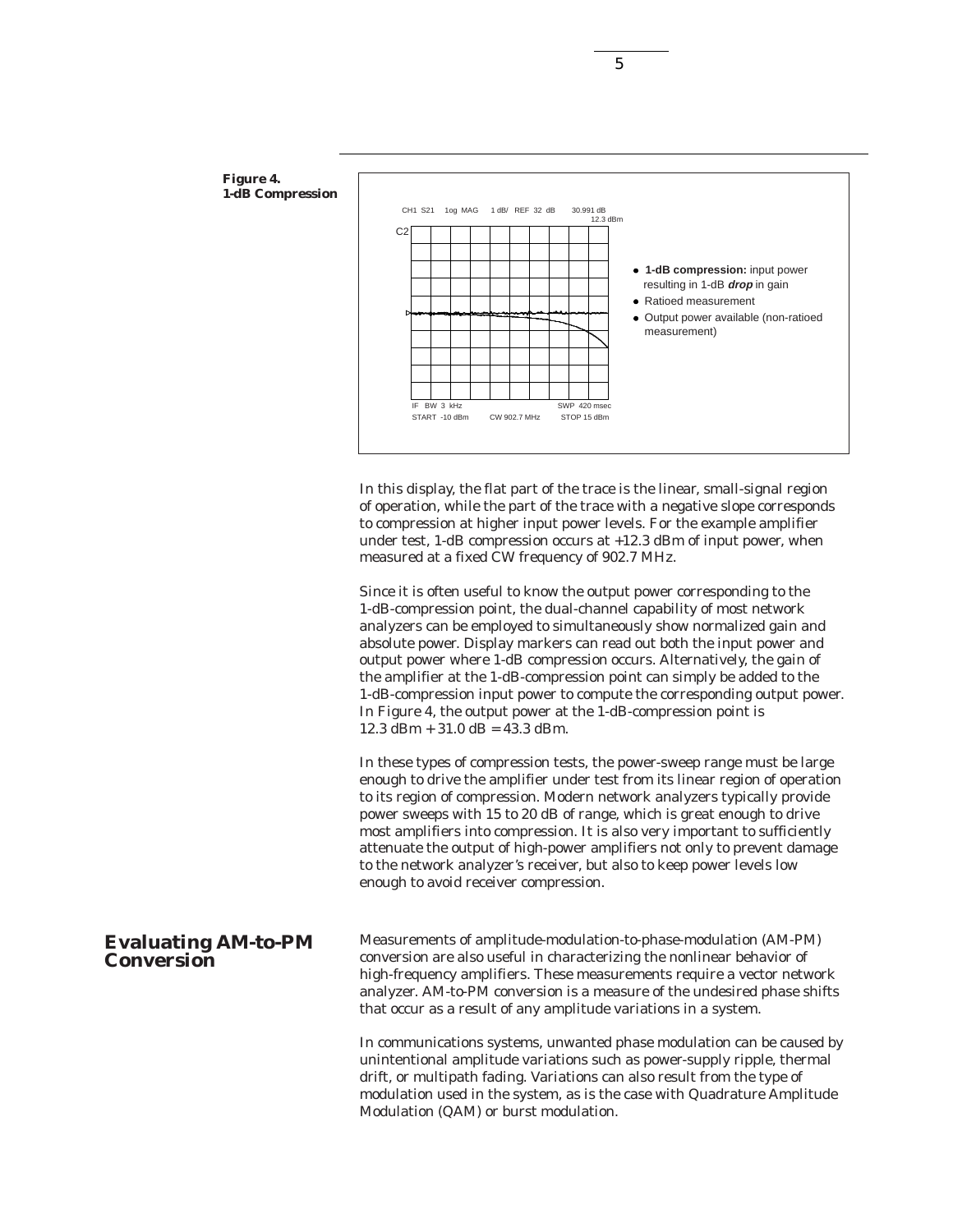

AM-to-PM conversion is critical in systems based on phase modulation, such as quadrature phase shift keying (QPSK), since phase distortion can cause signal degradation in analog systems and increased bit-error rate (BER) in digital systems. AM-to-PM conversion is directly related to BER, and measurements of AM-to-PM conversion can help provide insight into the cause of increased BER in a given system. The measurement complements BER measurements, which in themselves do not provide any real insight into the phenomenon causing the bit errors.

AM-to-PM conversion is usually defined as the change in output phase for a 1-dB increment in the input power to an amplifier, expressed in degrees/dB. An ideal amplifier would have no interaction between its phase response and the level of the input signal. AM-to-PM conversion can be measured with a power sweep on a vector network analyzer (Figure 5). The test data is displayed as the phase of forward transmission  $(S_{21})$ versus power. The AM-to-PM conversion for a DUT can be computed by using a small increment of the amplitude (such as 1 dB) centered at a particular power level, and noting the change in phase. The changes in amplitude and phase can be easily measured with trace markers. Dividing the phase change by the amplitude change yields the AM-to-PM conversion. In Figure 5, AM-to-PM conversion is 0.86 degrees/dB, centered at an input power of –4.5 dBm and an output power of 16.0 dBm

## **Suggested Reading**

*Understanding the Fundamental Principles of Vector Network Analysis*, Hewlett-Packard Application Note 1287-1.

*Exploring the Architectures of Network Analyzers*, Hewlett-Packard Application Note 1287-2.

*Applying Error Correction to Network Analyzer Measurements*, Hewlett-Packard Application Note 1287-3.

6